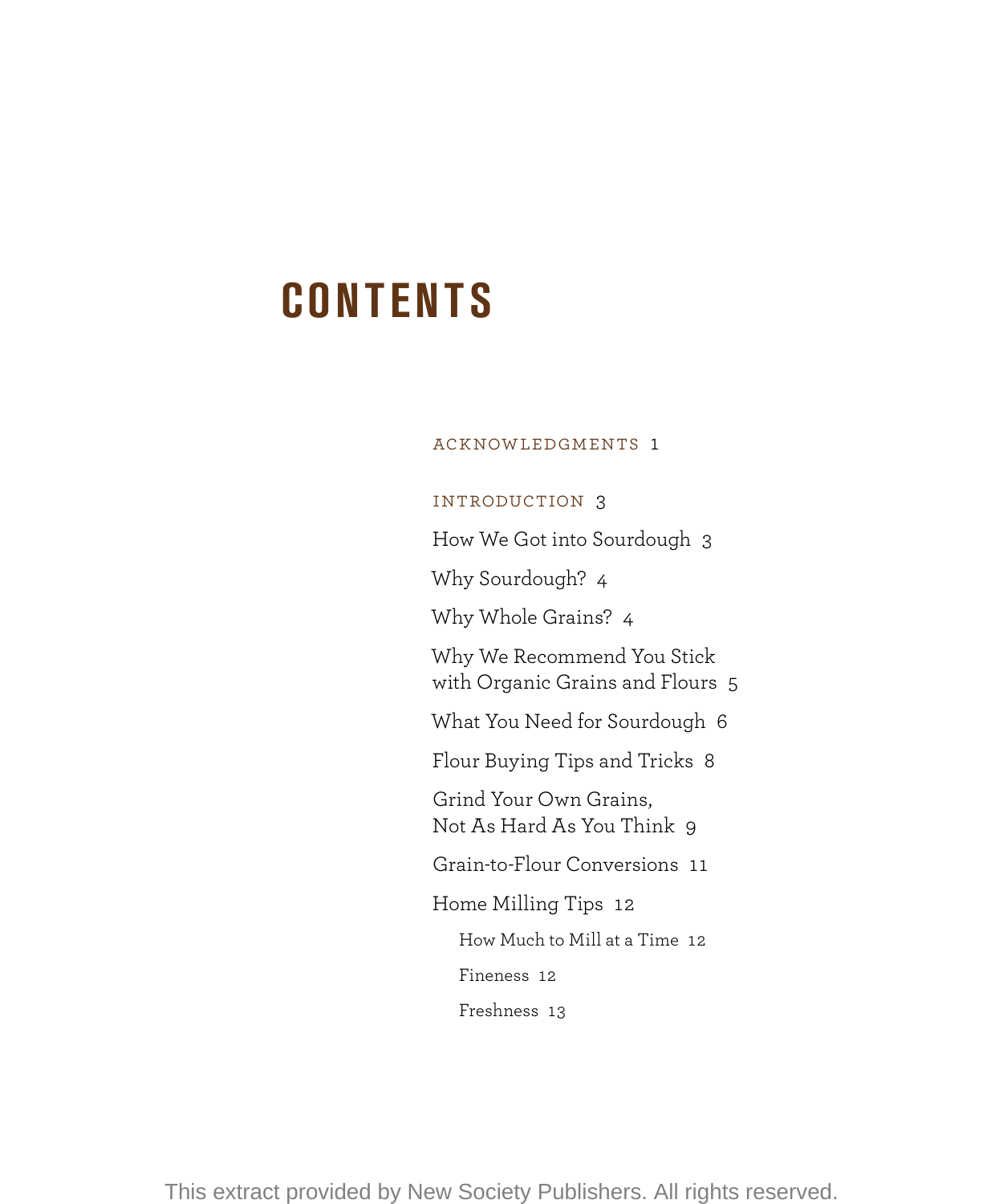Why Spelt and Other Older Grains for Sourdough 14

Hey, Batter Batter! The Importance of Batter Consistency 15

## **1 Simple Sourdough Basics** 18

A Simple Sourdough Schedule 18 Starters Take time 18

How to Create Your Own Sourdough Starter 20

Simple Step-by-Step Instructions for Whole Grain Sourdough Starter 23

Maintaining Your Sourdough Starter 24

 Timing of Feedings and Finding Your Sourdough's Sweet Spot 28

The Not-So-Uncommon Failed Sourdough Starter 28

 What to Do When You Need to Travel or Take a Few Days Off? 29

The Need for a Backup Starter 30

Waking Up Stored Starter 31

Buying Starters 31

Borrowing Starters 32

Common Problems that Cause Sourdough Consternation 32

Mold 32

House Too Hot, House Too Cold 33

Cross Contamination 33

Metal and Sourdough? 34

Too Sour 34

Not Enough Rise 34

This extract provided by New Society Publishers. All rights reserved.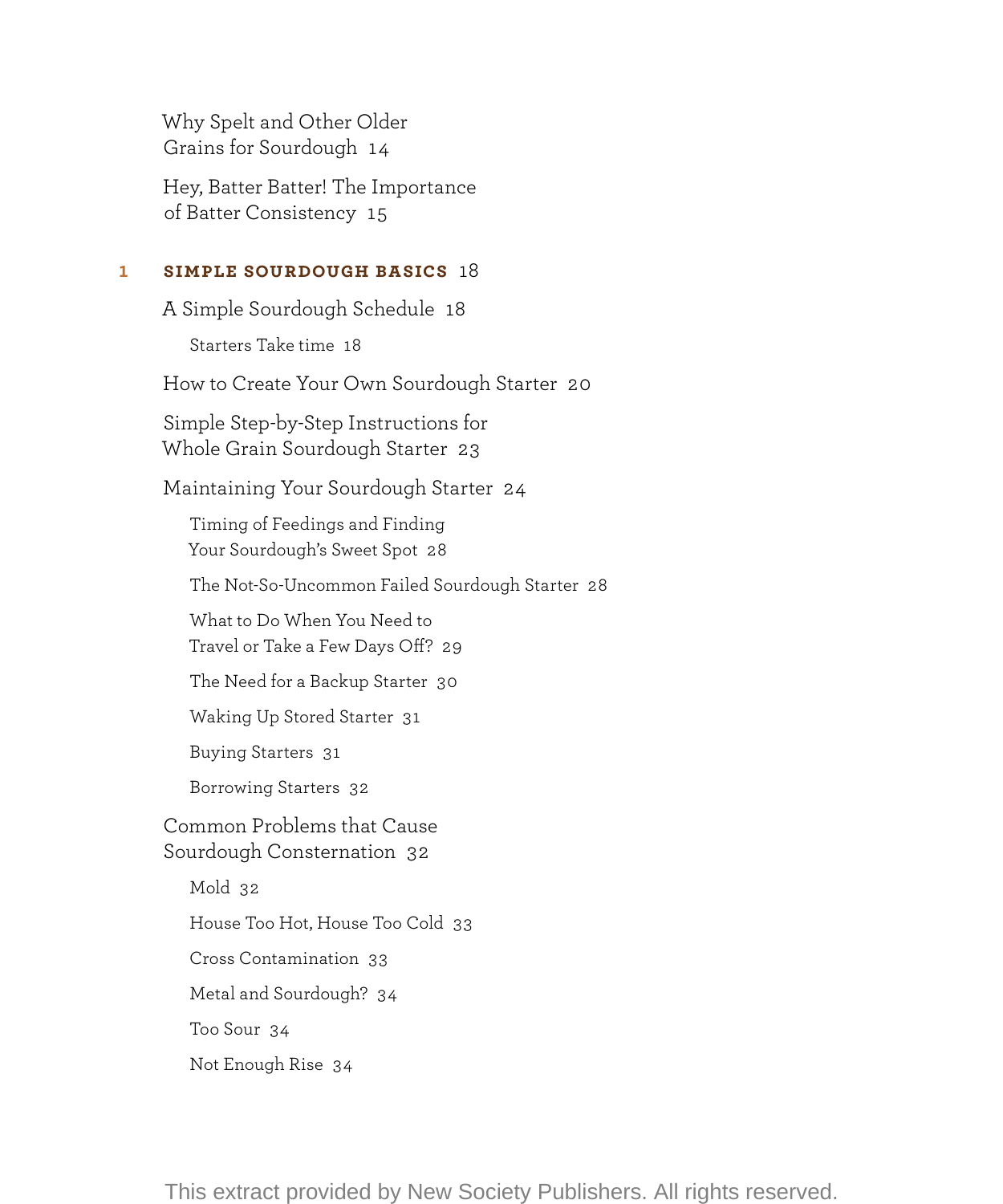### **2 Breakfast** 36

English Muffins 37 Hell Hath No Pastry Like My Wife's Scones 40 Pancakes and Waffles 42 Pancakes 43 Zucchini Waffles 44 French Toast 46

# **3 Lunch** 48

Breads 48 Irish Soda Bread/English Muffin Bread 49 Croutons 52 Crackers 54 Rolling Crackers 54 Scoring Crackers 54 Basic Crackers 56 Beyond Basic Crackers 57 Artisan Spelt Bread 58 **4 Dinner** 64

Biscuits 65

What's the Difference Between a Biscuit, Roll, Muffin, and So Many Other Baked Goods? 67

Rolls 68

Empanadas 70

This extract provided by New Society Publishers. All rights reserved.